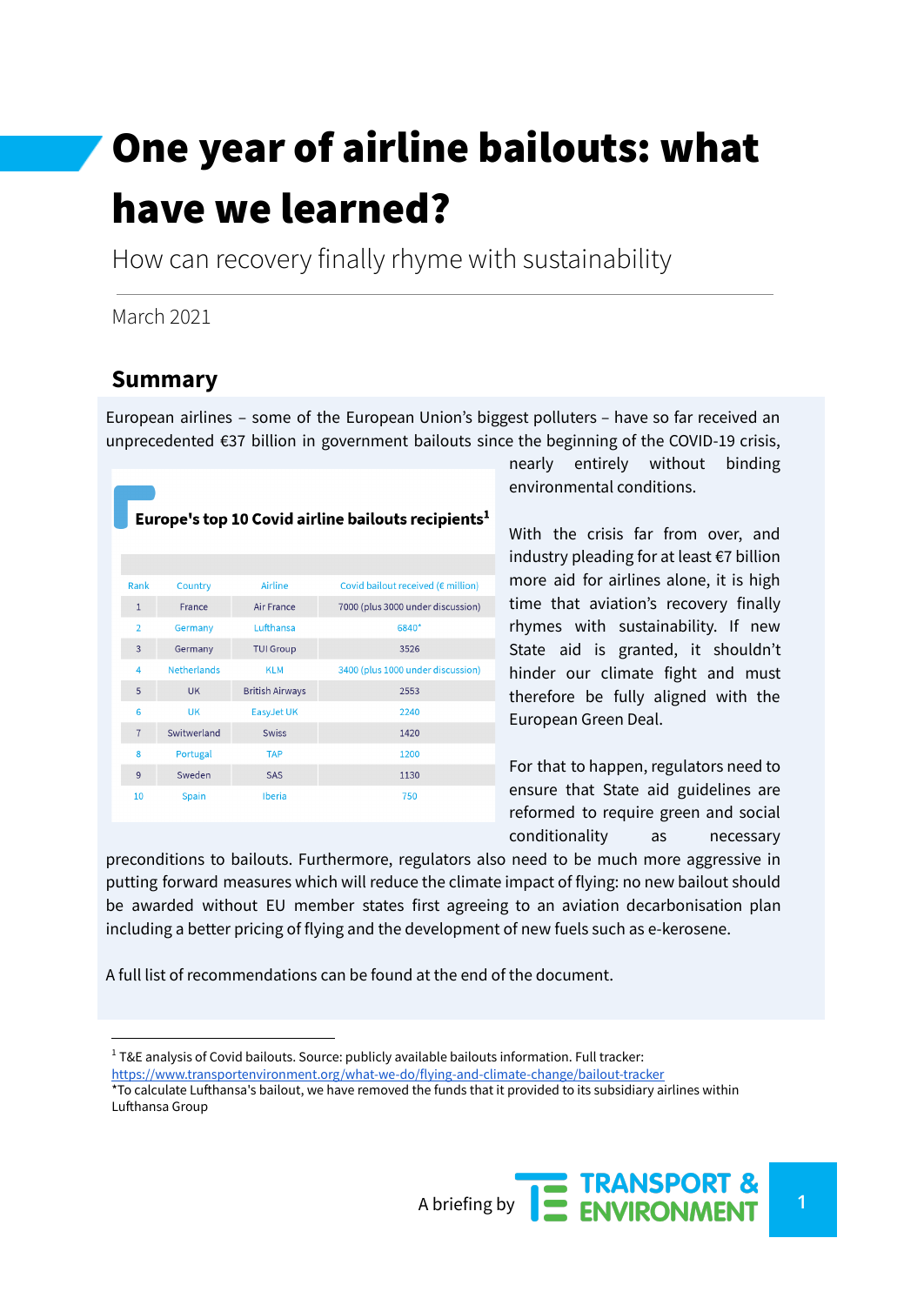# 1. How can the aviation industry's recovery rhyme with sustainability

Society can no longer afford to write blank cheques to the aviation industry. In exchange for taxpayers' support, the industry must finally get serious on sustainability. For this to happen, regulators must make green conditionality the necessary precondition of any State aid and come up with binding aviation decarbonisation plans in which to integrate these commitments into.

#### 1.1. **A €**37 billion "wave" of bailouts with no green strings attached

**The aviation industry has been, and still is, heavily affected by the COVID-19 crisis.** Dozens of airlines are threatened with bankruptcy and according to the International Air Transport Association (IATA), loss-making airlines are facing a bleak future and nearly 25 million direct jobs in air transport are under threat globally<sup>2</sup>. An immediate recovery is unlikely, especially as well-paying corporate flyers reconsider their travel needs<sup>3</sup>.

All over Europe, airlines have been asking governments for help and the first series of received bailouts has risen to over €37 billion<sup>4</sup>, mainly during the spring of 2020. After a temporary demand improvement last summer, the second and third waves of COVID-19 in the autumn and winter have led aviation to plunge again to record-low passenger loads, thus fueling new demands for bailouts amounting to **about €7 billion<sup>5</sup> for airlines alone, including from already rescued companies<sup>6</sup>. It is** important to note that Europe's competition enforcer, the European Commission, **introduced a "Temporary Framework"** specifically to enable member states to assist companies in the COVID-19 context. The Temporary Framework has been broadly used since it has been adopted.

Only France and Austria attempted to introduce climate conditions, but our analysis for both [Air](https://www.transportenvironment.org/publications/air-frances-bailout-climate-conditions-explained) [France](https://www.transportenvironment.org/publications/air-frances-bailout-climate-conditions-explained) and [Austrian](https://www.transportenvironment.org/publications/austrian-airlines-bailout-climate-conditions-explained) Airlines found these conditions to be insufficient to meaningfully reduce emissions.

#### 1.2. Aviation's negative externalities

Despite this growing trend in aviation bailouts, it is worth remembering that channeling public money to prevent the sector from stalling does not come without a significant set of negative consequences for the environment and society at large. **Indeed**, **the aviation sector generates substantial external costs for society** (e.g. air pollution and noise pollution which affect citizens living near airports<sup>7</sup>). European aviation CO<sub>2</sub> emissions increased over the six years leading to the

6 5 *Ibid.*

<sup>7</sup> <https://ec.europa.eu/transport/sites/transport/files/2019-aviation-environmental-report.pdf>



<sup>2</sup> <https://www.iata.org/en/pressroom/pr/2020-04-07-02/>

<sup>3</sup> <https://www.wsj.com/articles/the-covid-pandemic-could-cut-business-travel-by-36permanently-11606830490>

<sup>4</sup> <https://www.transportenvironment.org/what-we-do/flying-and-climate-change/bailout-tracker>

[https://www.bloomberg.com/news/articles/2021-02-18/air-france-klm-expects-bailout-within-weeks-as-cash-burn-mou](https://www.bloomberg.com/news/articles/2021-02-18/air-france-klm-expects-bailout-within-weeks-as-cash-burn-mounts) [nts](https://www.bloomberg.com/news/articles/2021-02-18/air-france-klm-expects-bailout-within-weeks-as-cash-burn-mounts)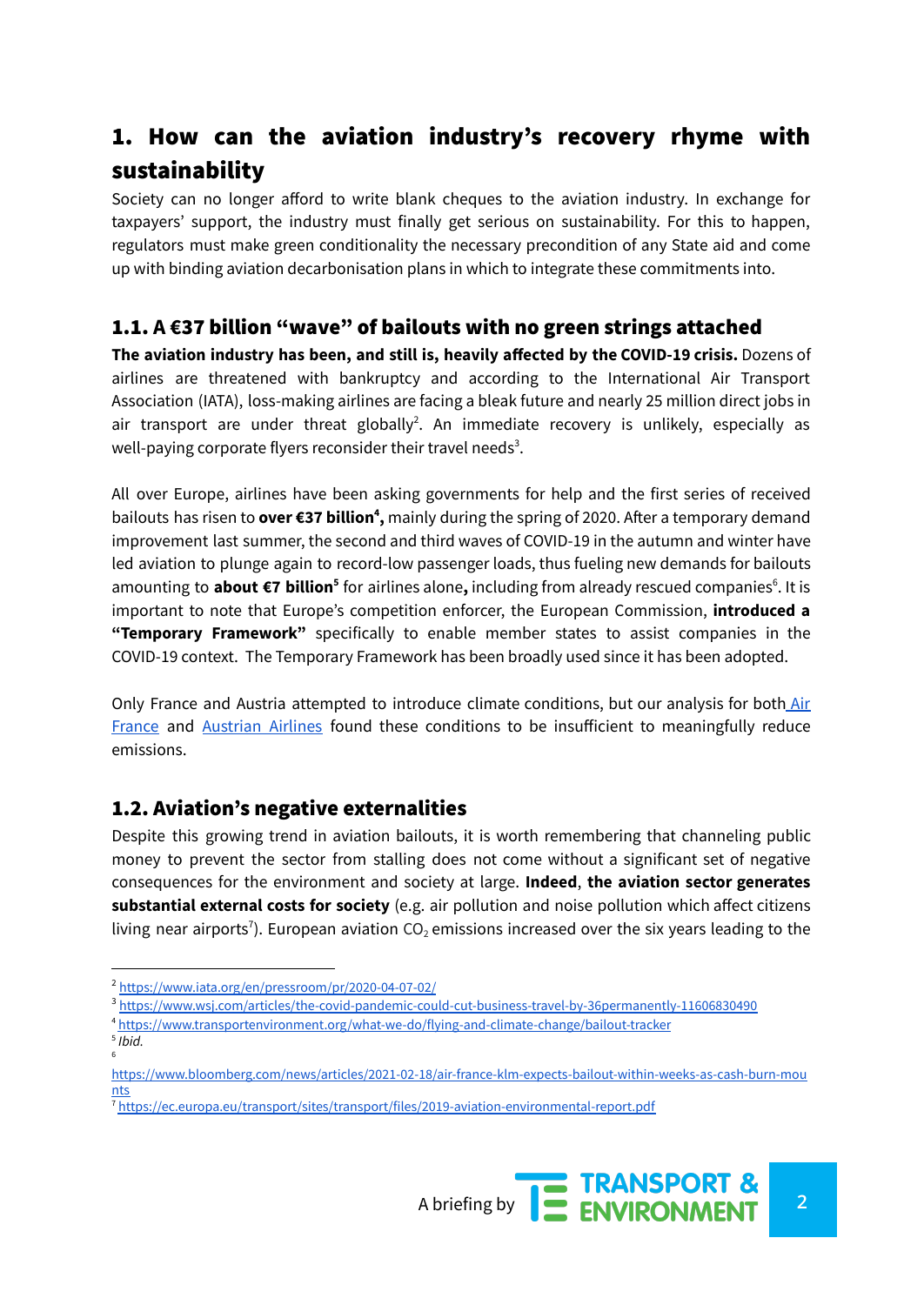crisis by 27.6%<sup>8</sup>, excluding non-CO<sub>2</sub> effects which account for two third of aviation's total climate impact<sup>9</sup>. Globally, aviation is one of the fastest growing causes of global warming, with **greenhouse gas emissions expected to double or triple by 2050 .** Finally, recent research has **10** shown that 1% of people cause half of global aviation's emissions $^{11}$ , which begs the question of the societal fairness of bailouts: **society's poorest are essentially subsidising the world's richest to travel and pollute unimpeded.** Therefore, bailing out the aviation sector and enabling it to return to pre-COVID-19 emission levels **threatens to undermine the climate efforts being made by the rest of society.**

Furthermore, as many small businesses, the care sector, shop owners and other transportation modes are equally impacted by the COVID-19 crisis, it is worth asking whether the aviation sector is not actually receiving undue preferential treatment. This must also be judged against the fact that **the aviation sector hardly pays any taxes**, with exemptions currently valued at €39.9bn for VAT not levied and  $\epsilon$ 26.9bn for kerosene tax not levied<sup>12</sup>. Finally, some of the airlines and airports that have received bailouts, such as Alitalia, were already in financial difficulties even before COVID-19 started. **Using the pandemic as an excuse to prolong governmental life-support is not only economically ineffective, it also goes against the basic rules that govern competition policy in Europe,**<sup>13</sup> i.e. that State aid is generally prohibited unless it is justified to achieve specific recognized goals and provided that certain limiting conditions are met.

#### 1.3. To bailout or not to bailout? The necessary checklist for governments

Governments are entrusted with spending taxpayers money on effective causes and the key question that they should ask themselves when pondering on whether to save an airline or airport: **is it worth using public money on this bailout?** Indeed, no company should be presumed to be too important to fail. And, more importantly, the concern isn't just for the company, but more for the services it provides and the people it employs. Once we take that perspective, we can look at bailouts differently. Here are three key questions that should pave the way towards only agreeing to necessary and sustainable bailouts.

**First essential question: is supporting this airline or airport the best way to continue vital services or to help its workers? Are there any other alternatives?** To summarise, if State aid is granted, it shouldn't hinder our climate fight and primarily serve to **protect impacted workers, to**

<sup>13</sup> <https://eur-lex.europa.eu/legal-content/EN/ALL/?uri=CELEX:12008E107>



<sup>8</sup>

[s://www.transportenvironment.org/press/ryanair-europe%E2%80%99s-7th-biggest-carbon-polluter-last-year-aviation-e](https://www.transportenvironment.org/press/ryanair-europe%E2%80%99s-7th-biggest-carbon-polluter-last-year-aviation-emissions-continued-grow) [missions-continued-grow](https://www.transportenvironment.org/press/ryanair-europe%E2%80%99s-7th-biggest-carbon-polluter-last-year-aviation-emissions-continued-grow) [http](https://www.transportenvironment.org/press/ryanair-europe%E2%80%99s-7th-biggest-carbon-polluter-last-year-aviation-emissions-continued-grow)

<sup>9</sup> [https://ec.europa.eu/clima/news/updated-analysis-non-co2-effects-aviation\\_en](https://ec.europa.eu/clima/news/updated-analysis-non-co2-effects-aviation_en)

<sup>&</sup>lt;sup>10</sup> [https://www.icao.int/environmental-protection/Pages/ClimateChange\\_Trends.aspx](https://www.icao.int/environmental-protection/Pages/ClimateChange_Trends.aspx)

<sup>11</sup>

[https://www.theguardian.com/business/2020/nov/17/people-cause-global-aviation-emissions-study-covid-](https://www.theguardian.com/business/2020/nov/17/people-cause-global-aviation-emissions-study-covid-19)[19](https://www.theguardian.com/business/2020/nov/17/people-cause-global-aviation-emissions-study-covid-19)

<sup>12</sup> <https://op.europa.eu/en/publication-detail/-/publication/0b1c6cdd-88d3-11e9-9369-01aa75ed71a1>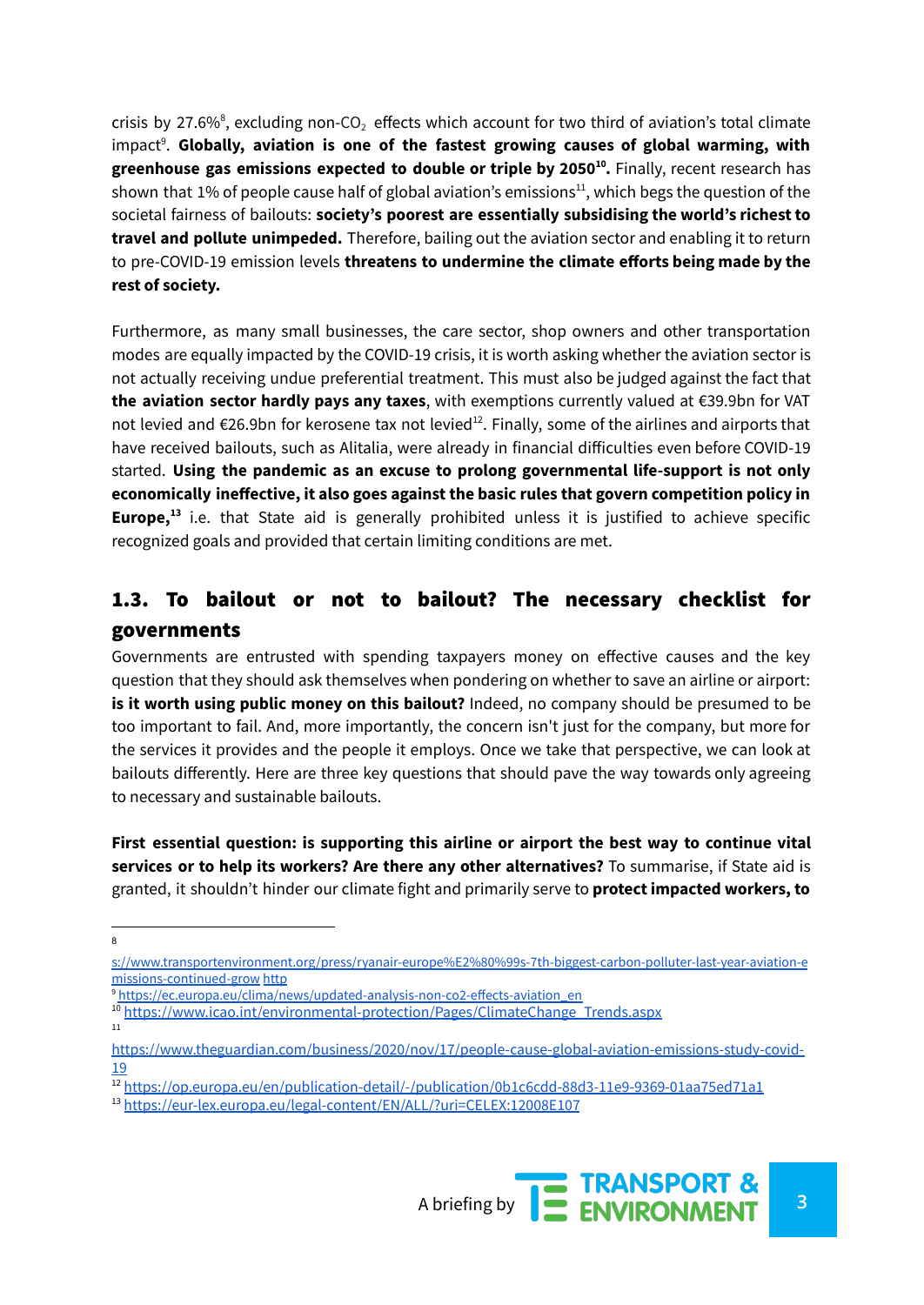**avoid major negative effects on the economy and to continue strategically important services.** Rescue operations for airlines or airports which were struggling financially before the crisis are questionable. Support for companies that want to use aid to introduce cheaper tickets<sup>14</sup> or to increase management salaries or the proceeds for shareholders is also a no-go. At this stage, alternatives to bailouts should be considered. These include retraining workers towards jobs in the green and digital economy and reducing fleets.

**Second key question: does the proposed bailout come with effective green conditions attached?** The aid should be **temporary, repayable and allow for a possible reduction in aviation activities** if public demand for travel reduces as a result of the coronavirus crisis. The aviation industry must commit to **deliver a science-based contribution to tackling the climate crisis,** both in its investment choices and its lobbying activities as well as to net-zero climate impact by 2050 that also covers non-CO<sub>2</sub> emissions. The sector must also agree to **finally pay a fair amount of taxes.**

**Thirdly, is there a wider aviation decarbonisation plan to secure these commitments?** It is important to note that industry pledges are only effective when they are tightly secured by binding policies. Before they write cheques, governments should therefore come up with an **aviation decarbonisation plan**, in which to integrate and secure these industry commitments. The plan should include: the establishment of sustainable advanced fuels (SAFs) mandates (focusing on e-kerosene), ETS reform, the inclusion of all aviation emissions in the national climate plans, the introduction of kerosene taxation, the implementation of a national ticket tax.

#### 1.4. **Reforming State aid guidelines is a precondition for a green recovery**

In the COVID-19 context, it is far too easy for airlines to get public money while escaping their climate responsibilities. It is therefore crucial for State aid guidelines to be amended, to avoid public money being used to fuel further aviation climate-unconscious growth.

In particular, State aid guidelines should make it compulsory for bailouts to come with green conditionality. **For this to happen, the Commission should restrict the "state of exception" that still enables unconditioned bailouts in the context of COVID-19**. First, this pandemic should no longer constitute an "exceptional occurrence" under Article 107(2)(b) TFEU. Second, the Temporary Framework should not extend beyond December 2021.

When it comes to airports, the Commission should not extend the transition period (2014 – 2024) provided for the phasing out of operating aid to airports in the 2014 Aviation Guidelines, as it remains one of the most distortive types of aid.

14

[https://www.bloomberg.com/news/articles/2021-03-09/dirt-cheap-flights-offered-as-airlines-rebuild-b](https://www.bloomberg.com/news/articles/2021-03-09/dirt-cheap-flights-offered-as-airlines-rebuild-battered-networks) [attered-networks](https://www.bloomberg.com/news/articles/2021-03-09/dirt-cheap-flights-offered-as-airlines-rebuild-battered-networks)

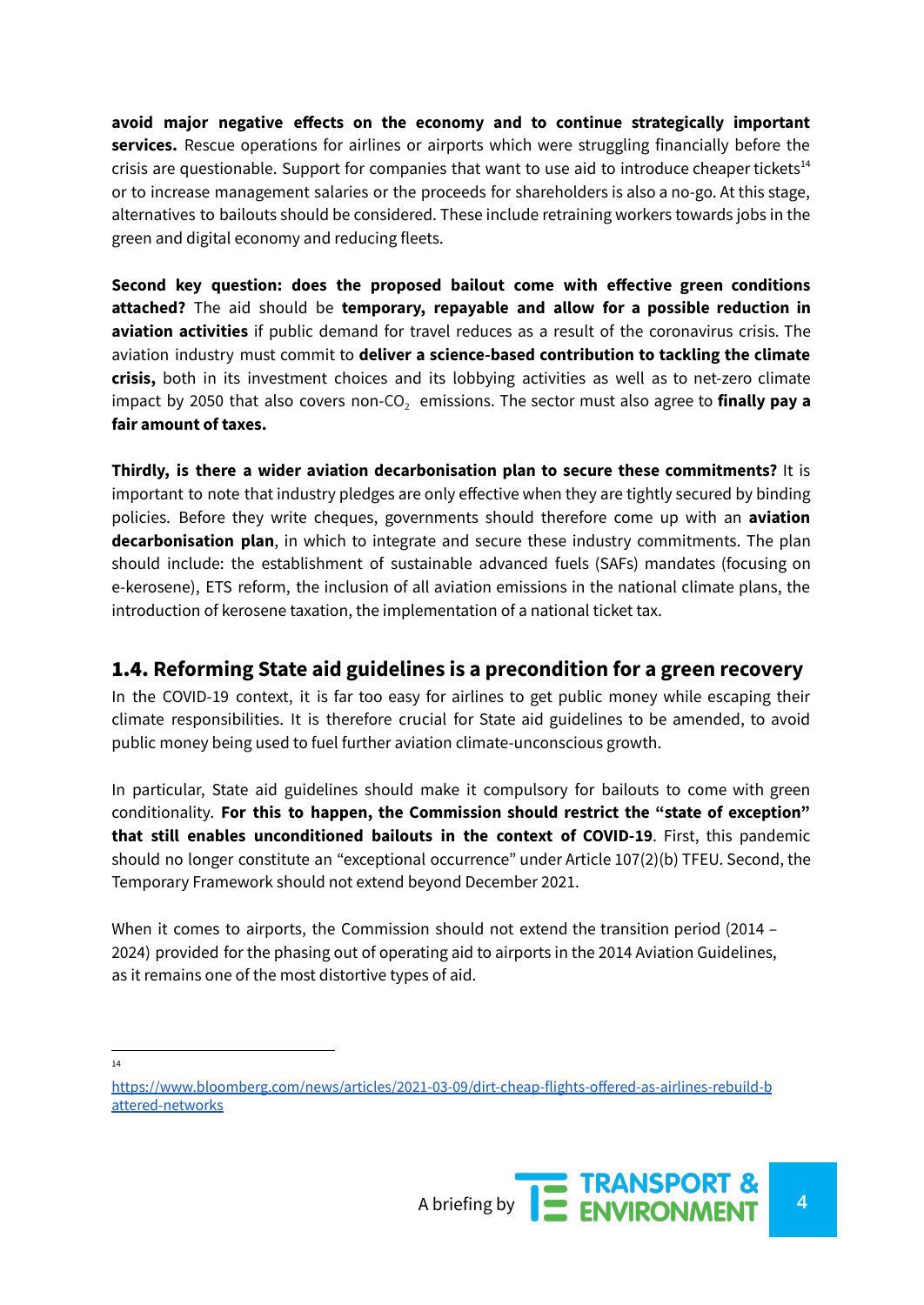Finally, more transparency is needed for civil society and other stakeholders to properly monitor the awarding of State aid, for which the Commission should adopt a single harmonised text on transparency for State aid.

#### 1.5. **Conclusion**

When faced with any immediate request for taxpayer's money on the part of the aviation sector, policymakers should therefore make smart choices for the future and conduct an economic recovery that is in line with the European Green Deal. More importantly, governments should remember that no company in the aviation industry is ever too important to fail and that alternatives to bailing them out always exist. At an unprecedented time that has proven how important advance planning is to avoid disaster, citizens have the right to expect exceptional foresight from their governments.

## 2. Recommendations

### 2.1 Recommendations to regulators on establishing an aviation decarbonisation plan as a necessary precondition for bailouts

- **Commit to a better pricing of aviation through the ETS and ETD:**
	- **○ Strengthen the EU ETS, for example ending the free allowances for aviation (currently 85%). 15**
	- **End the VAT-exemption for flight tickets.**
	- **Implement a national ticket tax**
	- **Support kerosene taxation,** both for a kerosene tax on a European level (made possible by a revision of the European Energy Taxation Directive), as for a kerosene tax imposed through bilateral agreements between member states (in accordance with Article 14.2 of the Energy Taxation Directive)<sup>16</sup>.
- **Commit to include aviation (both national and international) emissions in the national climate plans,** in combination with a roadmap to achieve the imposed national targets and decarbonisation before 2050.
- **Support the development of new fuels** for aviation through the introduction of blending mandates (covering all fuel sold in the EU) for e-kerosene made with additional renewable electricity and  $CO<sub>2</sub>$  from Direct Air Capture.
- **Protect the workers**: State aid should make sure that flight attendants, pilots, ground-staff, caterers and other impacted workers are protected by strong labour and health protections. In case of layoffs, they should be supported both by an income and retraining schemes.

[https://www.transportenvironment.org/what-we-do/flying-and-climate-change/how-tax-airline-pollut](https://www.transportenvironment.org/what-we-do/flying-and-climate-change/how-tax-airline-polluters) [ers](https://www.transportenvironment.org/what-we-do/flying-and-climate-change/how-tax-airline-polluters)



<sup>16</sup> <sup>15</sup> <https://www.transportenvironment.org/what-we-do/flying-and-climate-change/aviation-ets>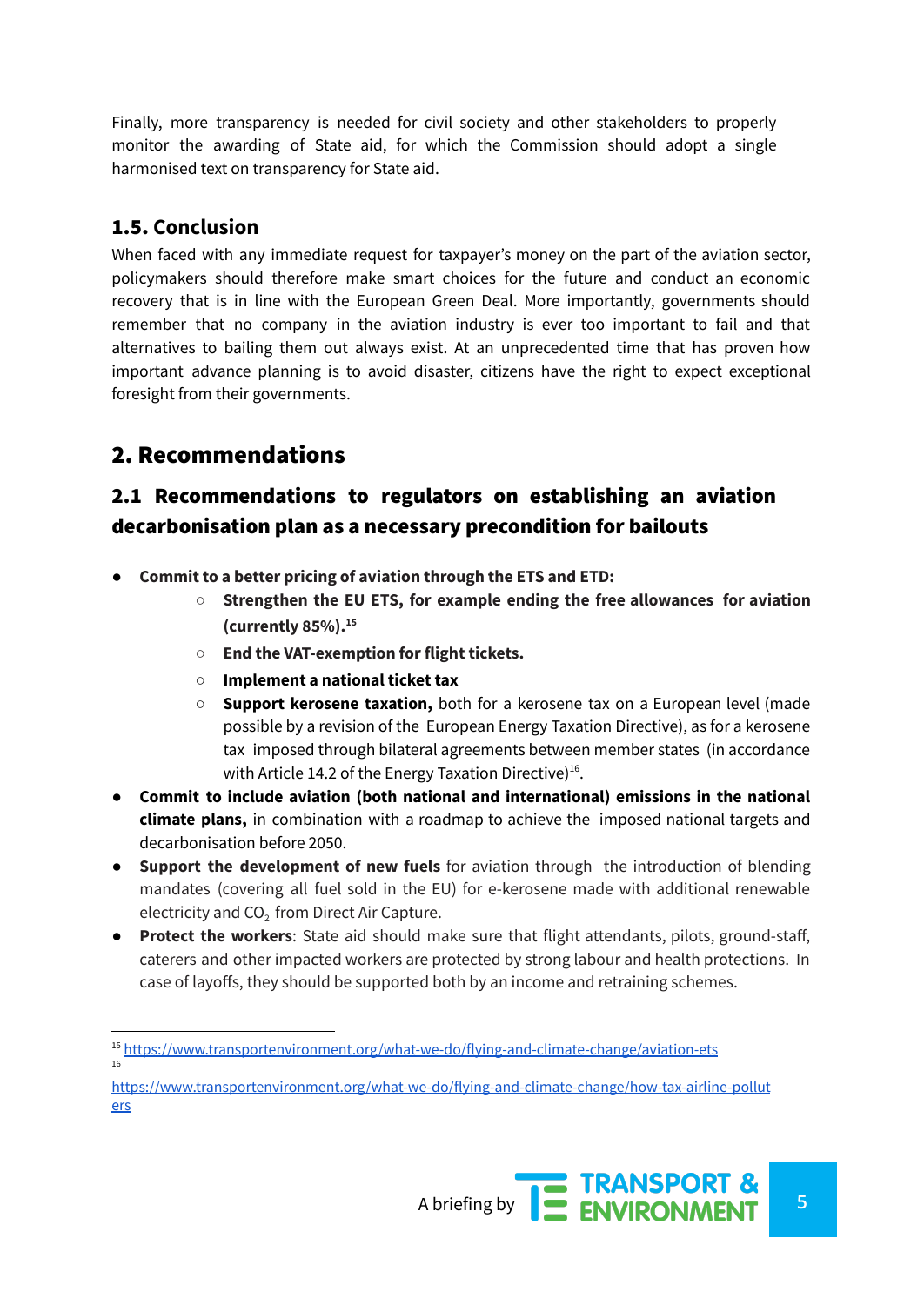## 2.2 Recommendations to regulators on reforming State aid guidelines

- **Amend State aid guidelines to require green conditions on aviation bailouts**, in line with the European Green Deal (e.g. reduction of traffic on short-haul routes, reduction of overall emissions).
- **No longer allow aid to airports and airlines in the COVID-19 context under Article 107(2)(b) TFEU.** Several of the Commission's decisions approving State aid to airlines since the beginning of the pandemic stated that the notion of "exceptional occurrence" needs to be interpreted restrictively and requires a case-by-case approach. The decisions also refer to the established criteria that an event must meet to qualify as an exceptional occurrence under Article 107(2)(b) TFEU: the event must (i) be unforeseeable or difficult to foresee, (ii) have a significant scale/economic impact and (iii) be extraordinary. **More than a year into the pandemic, the Commission should consider that there no longer is an exceptional occurrence under Article 107(2)(b) TFEU.**
- **Do not extend the Temporary Framework beyond December 2021, or if it is further extended, narrow its scope significantly.** Introduced in March 2020, the Temporary Framework will have then been in force for more than 20 months. **It would not be reasonable to keep such a temporary tool in place for much longer as there is an obvious risk for serious distortion to the market** from the adoption of State aid support at this scale. Undertakings in the airline sector should adapt their business models according to the "new normal" created by the COVID-19 outbreak.
- **● Do not extend the transition period (2014 – 2024) provided for the phasing out of operating aid to airports in the Aviation Guidelines, as it remains one of the most distortive types of aid.**
- **Adopt a single harmonised text on transparency for State aid award,** and monitor enforcement of the transparency requirements, so as to allow stakeholders and the general public to have transparent and clear information on public grants.

#### 2.3 Recommendations to the aviation industry

- **Publicly announce political support to fair environmental & taxation policies at European and national level** (e.g. support for the European Green Deal, a kerosene tax on EU level and by bilateral agreements, ticket taxes and VAT on flight tickets) **and a commitment to reduce and align climate impacts with the objectives set out in the Paris Climate Agreement,** i.e. to limit global warming to well below 2°C and aim to achieve a maximum global warming of 1.5°.
- **Roadmap for full decarbonisation before 2050**, with interim steps and review at least every 5 years, including non-CO<sub>2</sub> emissions (the latter of which is not covered in the industry's [plan](https://www.destination2050.eu/)) and without offsetting. This plan should include: